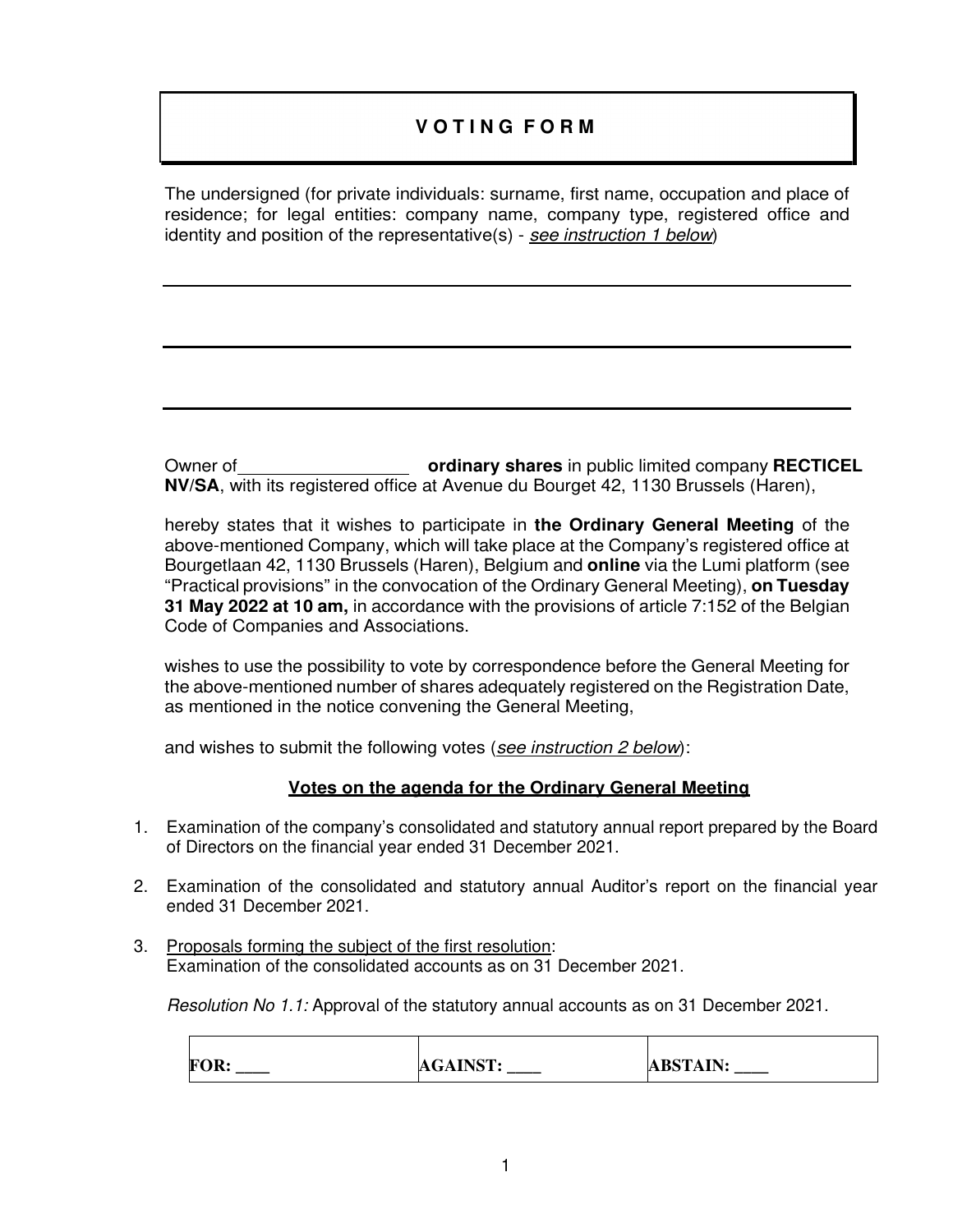Resolution No 1.2: Approval of the appropriation of the result, i.e.:

| Profit for the financial year:                 | € 66.288.524,25      |
|------------------------------------------------|----------------------|
| Profit brought forward from the previous year: | € 52.132.613.10      |
| Result to be appropriated:                     | $=$ € 118.421.137,35 |
| Gross dividend on shares (*):                  | $-$ € 16.229.391,80  |
| Transfer to legal reserve                      | € 2.532.517,81       |
| Profit to be carried forward:                  | $=$ € 99.659.227,74  |

(\*) Gross dividend per share of  $\epsilon$  0.29, giving an entitlement to a dividend net of withholding tax of  $\epsilon$  0.2030 per ordinary share.



4. Proposal forming the subject of the second resolution: Discharge to be given to the Directors for the performance of their duties during the financial year ended 31 December 2021.

| <b>FOR:</b> | <b>AGAINST:</b> | <b>ABSTAIN:</b> |
|-------------|-----------------|-----------------|
| ______      | _____           | ______          |
|             |                 |                 |

5. Proposal forming the subject of the third resolution: Discharge to be given to the Statutory auditor for the performance of his duties during the financial year ended 31 December 2021.

| <b>FOR:</b> | <b>AGAINST:</b> | <b>ABSTAIN:</b> |
|-------------|-----------------|-----------------|
| ______      | ______          | ______          |
|             |                 |                 |

6. Proposals forming the subject of the fourth resolution:

Resolution  $n^{\circ}$  4.1. : Renewal of the mandate of THIJS JOHNNY BV, permanently represented by Mr. Johnny THIJS, as non-executive and independent director for a new term of one year ending after the Ordinary General Meeting of 2023.

| <b>FOR:</b> | <b>AGAINST:</b><br>______ | <b>ABSTAIN:</b><br>_____ |
|-------------|---------------------------|--------------------------|
|             |                           |                          |

Resolution  $n^{\circ}$  4.2. : Renewal of the mandate of OLIVIER CHAPELLE BV, permanently represented by Mr. Olivier CHAPELLE as executive director for a new term of three year ending after the Ordinary General Meeting of 2025.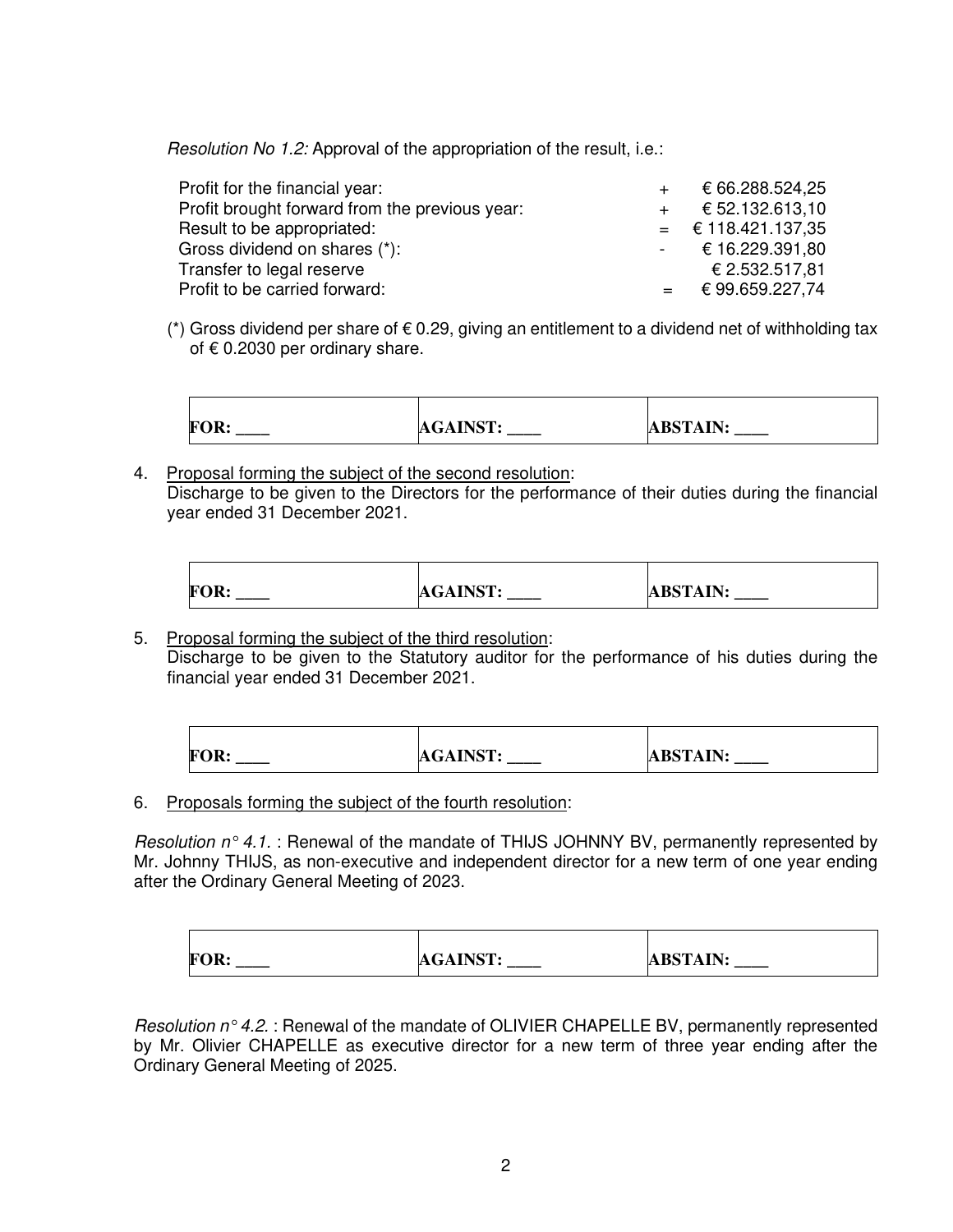| <b>FOR:</b> | <b>AGAINST:</b> | <b>ABSTAIN:</b><br>______ |
|-------------|-----------------|---------------------------|

*Resolution n° 4.3.* : Renewal of the mandate of MOROXCO BV, permanently represented by Ms Elisa VLERICK, as non-executive and independent director for a new term of three year ending after the Ordinary General Meeting of 2025.

| <b>FOR:</b> | <b>AGAINST:</b> | <b>ABSTAIN:</b> |
|-------------|-----------------|-----------------|
| ______      | ______          | ______          |

Resolution  $n \circ 4.4$ . : Renewal of the mandate of IMRADA BV, permanently represented by Ms Ingrid MERCKX, as non-executive and independent director for a new term of three year ending after the Ordinary General Meeting of 2025.

| FOR.  | <b>AGAINST.</b> | <b>ABSTAIN:</b> |
|-------|-----------------|-----------------|
| _____ | ______          | _____           |

Resolution  $n^{\circ}$  4.5. : Acceptation of the resignation of Ms Carla SINANIAN as non-executive and independent director, with effect on 12 January 2022. It was decided not to replace her.

| FOR.<br><b>AGAINST:</b><br><b>ABSTAIN:</b><br>_____ |
|-----------------------------------------------------|
|-----------------------------------------------------|

Resolution  $n^{\circ}4.6$ . : Acceptation of the resignation of COMPAGNIE DU BOIS SAUVAGE S.A., permanently represented by Mr. Frédéric VAN GANSBERGHE, as non-executive director, with effect on 23 February 2022. In accordance with article 18 of the articles of association, COMPAGNIE DU BOIS SAUVAGE NV will be replaced by BALTISSE NV, permanently represented by Filip BALCAEN, as from March 9, 2022.

| <b>FOR:</b> | <b>AGAINST:</b> | <b>ABSTAIN:</b> |
|-------------|-----------------|-----------------|
| ______      | ______          | ______          |
|             |                 |                 |

Resolution  $n^{\circ}4.7.$ : Acceptation of the resignation of COMPAGNIE DU BOIS SAUVAGE SERVICES S.A., permanently represented by Mr. Benoit DECKERS, as non-executive director, with effect on 23 February 2022. It was decided not to replace it.

| <b>FOR:</b><br>_______ | <b>AGAINST:</b><br>______ | <b>ABSTAIN:</b> |
|------------------------|---------------------------|-----------------|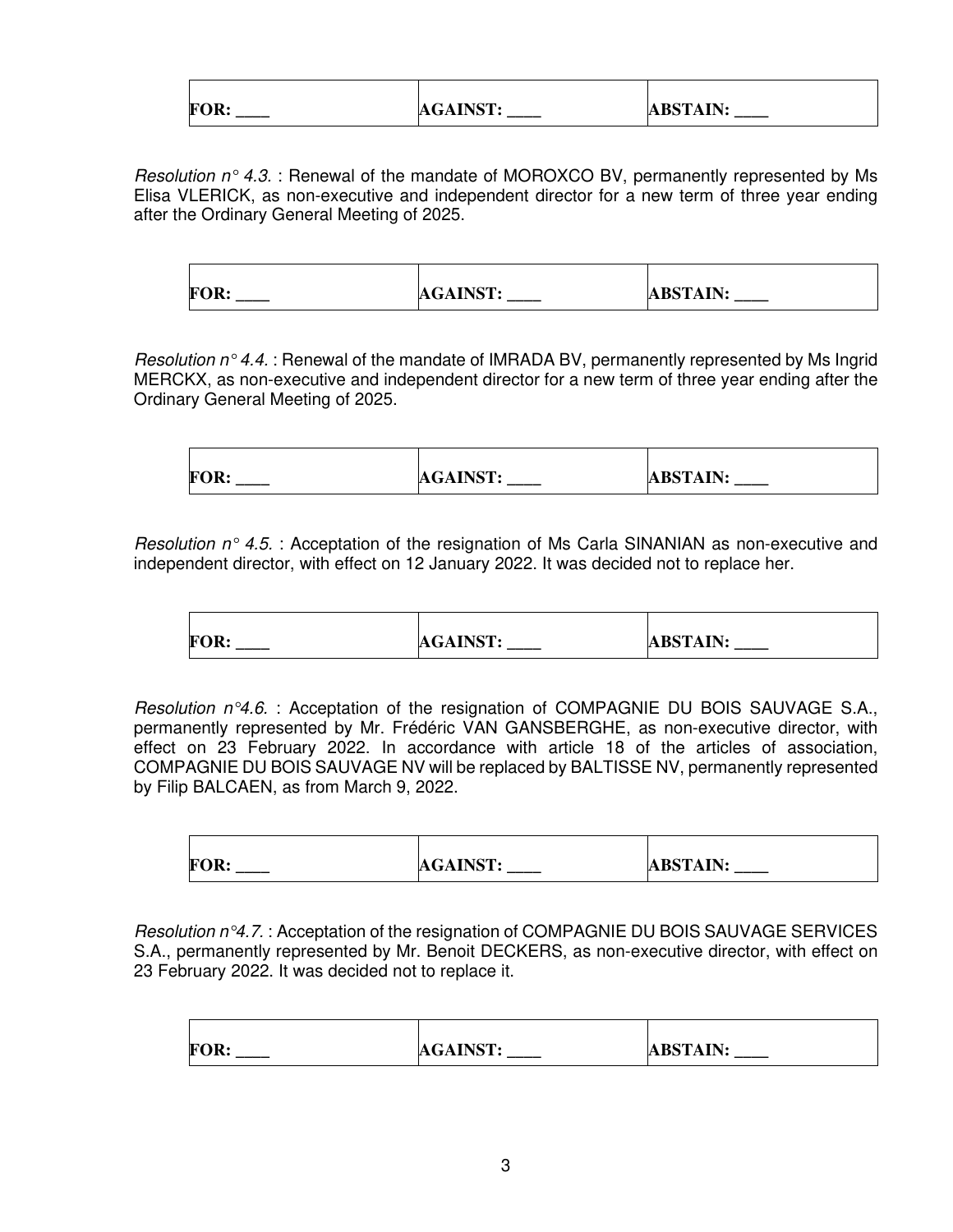Resolution  $n^{\circ}4.8$ . : Confirmation of the appointment of BALTISSE N.V., permanently represented by Mr. Filip BALCAEN as non-executive director for a term of three year ending after the Ordinary General Meeting of 2025.

FOR: AGAINST: AGAINST: ABSTAIN:

#### 7. Proposals forming the subject of the fifth resolution:

Resolution  $n^{\circ}$  5.1. : Confirmation as independent director of THIJS JOHNNY BV, permanently represented by Mr. Johnny THIJS within the meaning of article 7:87 of the Companies and Associations Code. Both Mr. Johnny THIJS and THIJS JOHNNY BV meet all criteria as stated in article 7:87 of the Companies and Associations Code (as further elaborated in the field of functional, family and financial criteria as provided by principle 3.5. Of the Corporate Governance Code 2020).

| <b>AGAINST:</b><br><b>FOR:</b> | <b>ABSTAIN:</b><br>_____<br>______ |
|--------------------------------|------------------------------------|
|--------------------------------|------------------------------------|

Resolution  $n^{\circ}$  5.2. : Confirmation as independent director of MOROXCO BV, permanently represented by Ms. Elisa VLERICK within the meaning of article 7:87 of the Companies and Associations Code. Both Ms. Elisa VLERICK and MOROXCO BV meet all the criteria as stated in article 7:87 of the Companies and Associations Code (as further elaborated in the field of functional, family and financial criteria as provided for by principle 3.5. Of Corporate Governance Code 2020).

| <b>FOR:</b> | <b>AGAINST:</b><br>_____ | <b>ABSTAIN:</b><br>_____ |
|-------------|--------------------------|--------------------------|
|             |                          |                          |

Resolution  $n^{\circ}5.3$ . : Confirmation as independent director of IMRADA BV, permanently represented by Ms. Ingrid MERCKX within the meaning of article 7:87 of the Companies and Associations Code. Both Ms. Ingrid MERCKX and IMRADA BV meet all the criteria as stated in article 7:87 of the Companies and Associations Code (as further elaborated in the field of functional, family and financial criteria as provided for by principle 3.5. Of Corporate Governance Code 2020).

| <b>FOR:</b><br>______ | <b>AGAINST:</b><br>______ | <b>ABSTAIN:</b> |
|-----------------------|---------------------------|-----------------|

#### 8. Proposals forming the subject of the sixth resolution:

 Examination of the remuneration report for financial year 2021, as referred to in the corporate governance statement.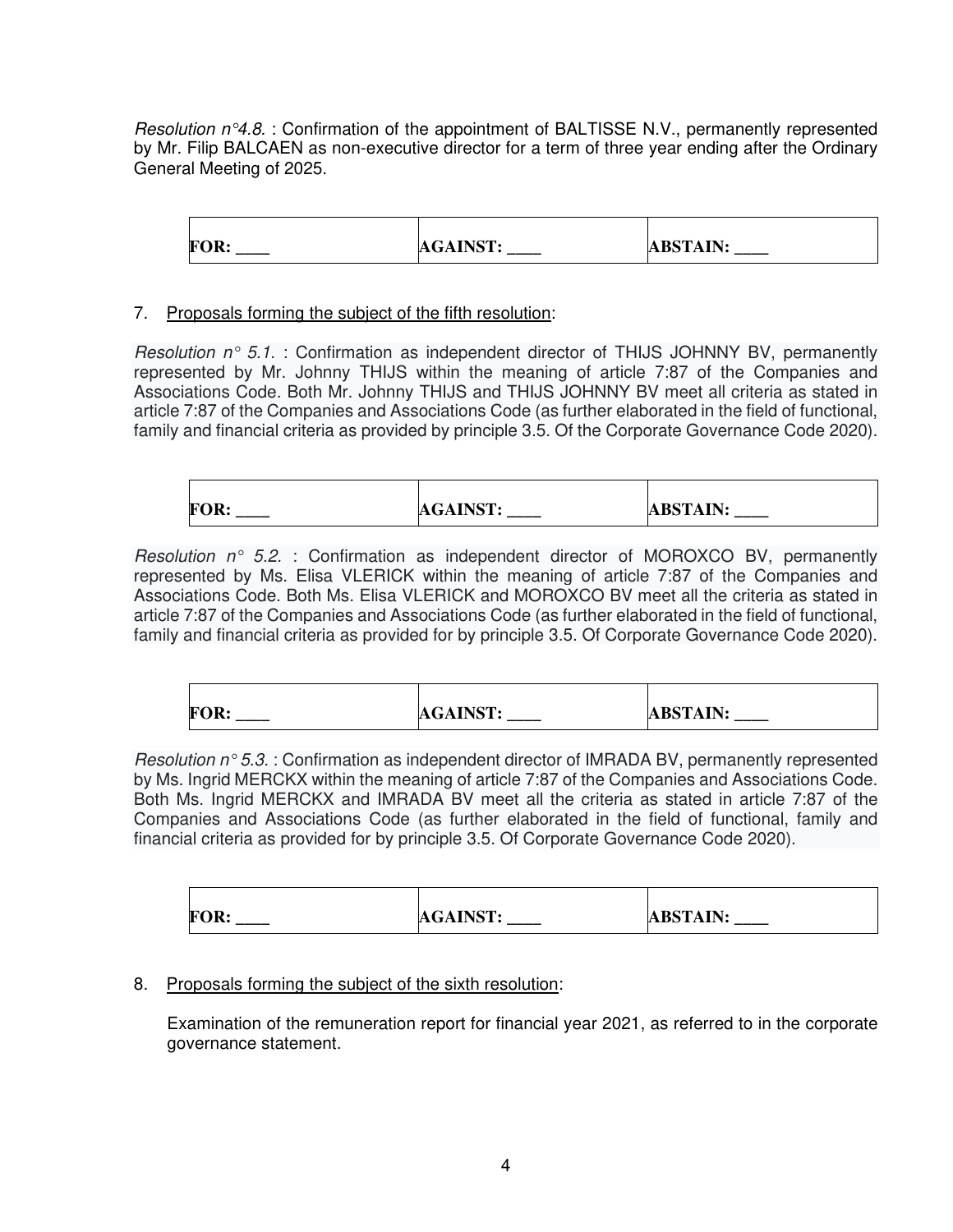Resolution No 6.1. : Approval of the remuneration report 2021.

| <b>FOR:</b> | <b>AGAINST:</b> | <b>ABSTAIN:</b> |
|-------------|-----------------|-----------------|
| ______      | ______          | ______          |

Resolution No 6.2. : Fixing and approval of the Directors' emoluments for 2022, i.e.:

- − A single fixed indemnity for Directors of € 15,000 a year and for the Chairman of the Board of Directors of  $\epsilon$  30,000 a year;
- − Directors' fees of € 2,500 per meeting and for the Chairman of the Board of Directors of  $\epsilon$  5,000 per meeting.

| <b>FOR:</b> | <b>AGAINST:</b> | <b>ABSTAIN:</b> |
|-------------|-----------------|-----------------|
|             |                 |                 |

Resolution No 6.3. : Fixing of the amount of fees for the members of the Audit Committee for 2022 at € 2,500 per meeting and for the Chairman of the Audit Committee at  $€$  5,000 per meeting.

| <b>FOR:</b> | <b>AGAINST:</b><br>______ | <b>ABSTAIN:</b><br>_____ |
|-------------|---------------------------|--------------------------|

Resolution No 6.4. : Fixing of the amount of fees for the members of the Remuneration and Nomination Committee for 2022 at € 2,500 per meeting and for the Chairman of the Remuneration and Nomination Committee at  $\epsilon$  5,000 per meeting.

| <b>FOR:</b> | <b>AGAINST:</b> | <b>ABSTAIN:</b> |
|-------------|-----------------|-----------------|
| ______      | ______          | ______          |

 In respect of the provisions laid down under Article 7:91 of the Companies and Associations Code concerning variable remuneration for the members of the Management Committee and the need to spread variable remuneration payments over a three year period in case certain thresholds are passed, the Board of Directors states the following:

- The principle of a spread over a three year period of variable remuneration payment would be applicable to the Managing Director and CEO, Olivier Chapelle SPRL, as well as all other members of the Management Committee. They would not stay below the 25% threshold ;
- The Remuneration and Nomination Committee and the Board of Directors reviewed the situation and are of the opinion that, considering the cyclical nature of the business, it would remain in the best interest of the company to allow a deviation.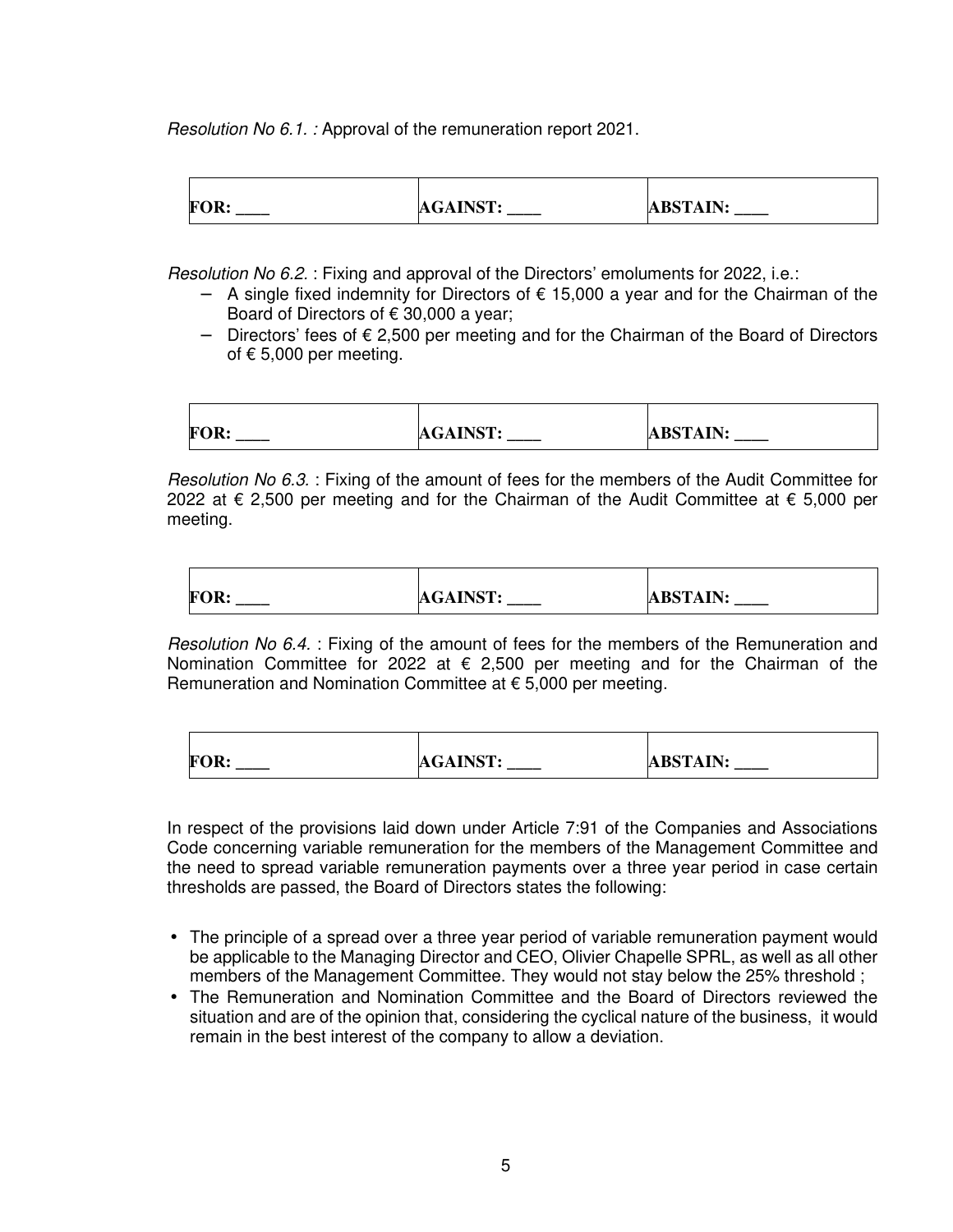Taking the above into consideration and since the target variable remuneration bonus pay-out for the Managing Director and CEO, as well as the other members of the Management Committee, surpasses the 25% maximum threshold, the Board of Directors proposes to the General Shareholders' meeting to approve the said deviation from the principle of a spread over three years and hence allow the full payment of the variable remuneration within a shorter period.

Resolution No 6.5. : Approval of the deviation from the principle of a spread over three years and to allow, given the cyclical nature of the business, the full payment of the variable remuneration within a shorter period for the benefit of the Managing Director and CEO, Olivier Chapelle SPRL, as well as for the benefit of all other members of the Management Committee.

| <b>FOR:</b> | <b>AGAINST:</b><br>______ | <b>ABSTAIN:</b><br>______ |
|-------------|---------------------------|---------------------------|

#### 9. Proposal forming the subject of the seventh resolution:

New edition of the Recticel Group Stock Option Plan

The Board of Directors intends to issue a new edition of the Recticel Group Stock Option Plan in 2022 within the framework of the authorized capital, as in previous years. It requests the approval of the General Meeting for this, not because this would be required by law, but in accordance with the principles of corporate governance.

Resolution  $n^{\circ}$  7.1. : The Meeting approves the Board of Directors to issue, if appropriate, a new edition of the Recticel Group Stock Option Plan for the benefit of the senior executives of the Recticel Group. If the Board of Directors so decides, this new edition will include the issuance of up to 360,000 warrant or options, with an exercise period of three to a maximum of nine years and an unavailability period of three years, and which will be granted free of charge to the beneficiaries. The issue price will be determined by the Board of Directors in accordance with the Companies and Associations Code.

| <b>FOR:</b> | <b>AGAINST:</b> | <b>ABSTAIN:</b> |
|-------------|-----------------|-----------------|
| ______      | ______          | ______          |

### 10. Proposal forming the subject of the eighth resolution:

The Recticel Group Stock Option Plan May 2011 (Warrant plan May 2011) issued by the Board of Directors contains a clause 6.2. which allows the beneficiary to immediately exercise the warrants in the event of a change of control (i.e. a transfer, through one or more transactions, of more than fifty percent (50%) of the voting rights) or a public takeover bid, in as the case may be under the conditions determined by the Board of Directors.

Resolution  $n \textdegree 8.1$ . : Following the issue by the Board of Directors of the Recticel Group Stock Option Plan May 2021 (Warrant plan May 2021), approval in accordance with article 7: 151 of the Companies and Associations Code of clause 6.2. in the aforementioned Recticel Group Stock Option Plan.